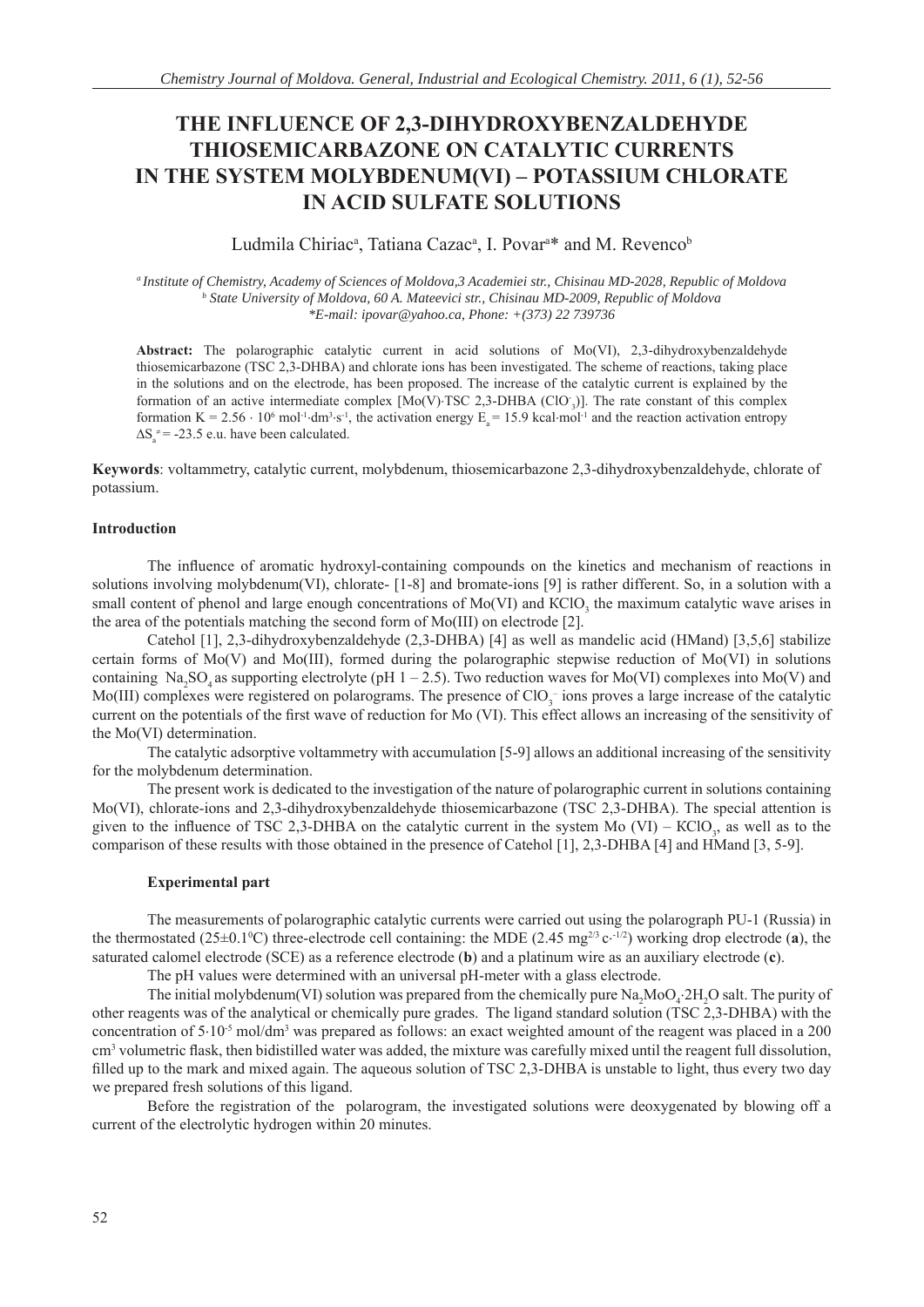#### **Results and Discussion**

In the Mo(VI) acid solutions at pH  $1.0 - 2.5$  in the presence of chlorate-ions on polarograms there are two catalytic waves. They correspond to the potentials of the first and the second reduction waves of Mo(VI) and testify the catalytic activity for both Мo(V) and Мо(III) species. In the presence of TSC 2,3-DHBA, the catalytic wave in the form of a big maximum, as well as for 2,3-DHBA [4], covers the area of potentials for the first and second waves. However under the conditions of the greatest display of catalytic effects and small concentrations of Mo(VI) (less than  $5 \cdot 10^{-6}$  mol/ dm<sup>3</sup>), the potential of maximum corresponds to the first catalytic wave in the system  $Mo(VI)$  -  $ClO<sub>3</sub>^-$ , i.e. its occurrence is associated with the formation of an active form of Мо(V).

The occurrence of a maximum and the current falling at potentials more negative than  $E_{\text{max}}$  are associated with a decreasing of the concentration of Мo(V) active form in the near-electrode layer and transformation of Мо(V) into Mo (III). Moreover, in solutions containing Mo(VI), an oxidant (KClO<sub>3</sub>) and an organic surface-active ligand (TSC 2,3-DHBA), the occurrence of a wave in the form of a big maximum may be associated with the adsorption of the ligand and /or its complexes with Mo(VI), on the mercury surface. In such a case the concentration in the near-electrode layer is more important, the speed of the chemical reaction is increasing. This processus is determining the speed of the catalytic process entirely. It is necessary to note down that the catalyst complex particles are in the monomeric forme, when the molybdenum (VI) concentration in investigated solutions has been below  $1 \cdot 10^{-4}$  mol/dm<sup>3</sup>. In order to explain the nature of the maximum, we have investigated the influence of pH, temperature, height of the mercury column above the capillary as well as the concentrations of TSC 2,3-DHBA,  $Mo(VI)$  and  $ClO<sub>3</sub><sup>-</sup>$  ions on the magnitude of the maximal current  $I_p$ .

The catalytic nature of the current in the system Mo(VI) - TSC 2,3-DHBA - ClO<sub>3</sub> is proved by a high value of the temperature factor equal to 7 % per degree.

The independence of the current magnitude in solutions of Mo(VI) complexes with TSC 2,3-DHBA and ClO<sub>3</sub><sup>-</sup> on the height of the mercury column above the capillary confirms the volumetric-kinetic nature of the rate for the ratedetermining reaction of the catalytic process.

The dependence of the Ip value from concentration of the oxidant (KClO3), having the form of a curve with an inflection point and a saturation region (Fig. 1, curve 1) testifies about the formation of intermediate active complex (IAC).



**Fig.1.** Dependence of  $I_p$  on the concentration of KClO<sub>3</sub>, TSC 2,3-DHBA and pH: 0.2 M Na<sub>2</sub>SO<sub>4</sub>+0.05 M H<sub>2</sub>SO<sub>4</sub>(pH **1.4-1.6). The concentrations: 1·10-6 М Mo(VI) (curves 1, 2 and 3), 1.5·10-5 М TSC 2,3-DHBA (1,3), 0.1 М КСlO3**  $(2)$  and  $0.2$  **M KClO**<sub>3</sub> $(3)$ **.** 

The curve of Ip dependence on the ligand concentration (TSC 2,3-DHBA) passes through a maximum (fig. 1, curve 2).

Initially the activating action of the ligand is increasing with the growth of concentration, reaches a peak and then decreases. The presence of the ligand in the coordination area of the catalyst gives rise to acceleration of the IAC formation. When in the coordination sphere of catalyst there are seats accepting the oxidant species KClO<sub>3</sub>, the catalytic process is in progress. If, under certain conditions the ligand blocks completely the coordination seats around the catalyst, its activity decreases. The maximal value of the current has been observed at the ligand concentration equal to 1.5·10-5 mol/dm3 .

The optimal pH range is  $1.5 - 1.6$ . The influence of the pH value (fig. 1, curve 3) may be connected with generation of a suitable for coordination form of the molybdenum and/or of the ligand, controlled by photolytic equilibra. Moreover, the ions of hydrogen participate in the redox reaction leading to the regeneration of depolarizer.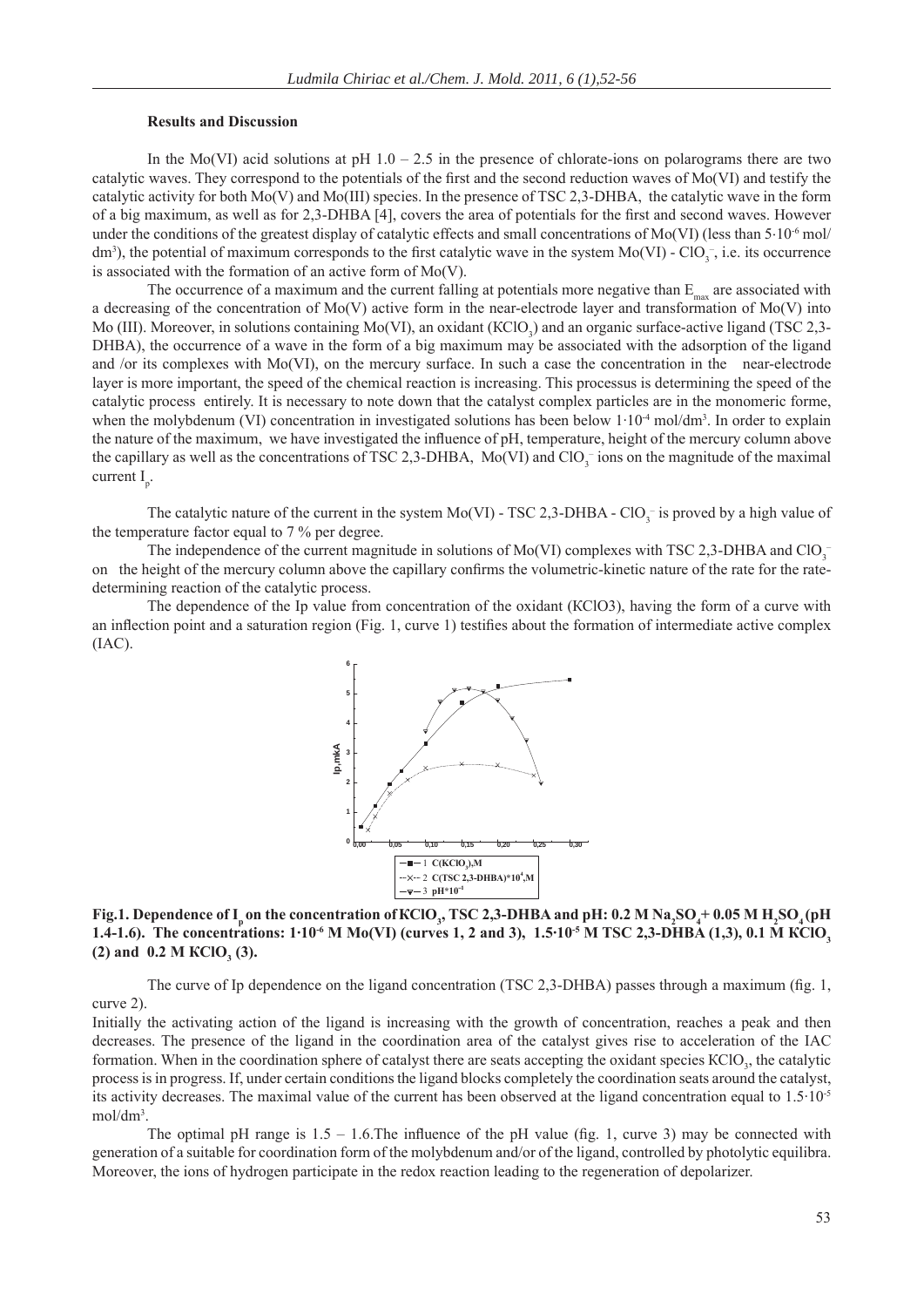The dependence of the catalytic current magnitude on various concentration factors in solutions of Mo(VI) complexes containing 3-DHBA or TSC-2,3-DHBA has the similar character, and is explained by a common mechanism of the catalytic process in these systems. The general scheme of the catalytic process in such systems can be presented by following chemical and electrochemical reactions (for simplicity charges of particles are omitted):

1) Formation in solution of a complex of molybdenum (VI) with the organic ligand L

 $Mo(VI) + L \leftrightarrow [Mo(VI)L]$  (1)

2) Reduction of the formed complex on electrode

 $[Mo(VI)L] + e \rightarrow [Mo(V)L]$  (2)

3) Formation of an intermediate active complex with the oxidant species  $(CIO<sub>3</sub>$  and its adsorption on the electrode surface

 $[Mo(V)L] + ClO<sub>3</sub> \leftrightarrow [Mo(V)L(ClO<sub>3</sub>)] \leftrightarrow [Mo(V)L(ClO<sub>3</sub>)]<sub>ads.</sub>$  (3)

4) Redox-regeneration of the catalyst.

The IAC, formed according to the reaction (3), undergoes further changes leading to its disintegration in addition to the catalyst regeneration. As it has been shown by the authors [10] by studying the system  $Mo(VI) - H_2C_2O_4 - ClO_3^-$ , the redox regeneration of the catalyst can occur by two ways:

a) In the polarographically–active complex (PAC)  $[Mo(V)L(CIO<sub>3</sub>)]$  an electronic charge transfer from molybdenum on the oxidant  $(CIO_3^-)$  with a subsequent intracomplex oxidation and regeneration of the catalyst in its higher degree of oxidation, takes place

 $[Mo(V)L(CIO<sub>3</sub><sup>-</sup>)]+2H<sup>+</sup>\rightarrow [Mo(VI)L]+ClO<sub>2</sub><sup>-</sup> + H<sub>2</sub>$  $(4)$ 

b) An electronic density shift in the PAC from the oxidant to molybdenum occurs and as a result the catalyst is regenerated in the lowest oxidation degree

$$
[Mo(V)L(CIO3-)]+2H++e \rightarrow [Mo(V)L]+ClO2+ +H2O.
$$
 (5)

The authors of [10] have shown that on the polarograms of molybdenum(VI) and  $H_2C_2O_4$  in the presence of  $ClO_3^-$  ions, two waves can be observed, second wave being higher the first one. For small Mo(VI) concentrations and  $H_2C_2O_4$  concentrations ( $\approx 2.5 \cdot 10^{-3}$  mol/dm<sup>3</sup>) only one peak on the polarograms, matching the catalytic current of reduction of complexes Мо (V) in Мо (III) is registered. For this reason authors considered that the catalyst regeneration occurs in its lowest degree of oxidation according equation (5). In our researches we have found, that for small ligand (concentrations  $( $3 \cdot 10$ - mol/dm<sup>3</sup>), one high sharp maximum corresponding to the first wave of reduction of the complex$ Mo(VI) to Mo(V) has been registered, and therefore it is more probable that the catalyst regeneration proceeds according to the first mechanism, i.e. the catalyst is regenerated in the highest oxidation state.

The investigation of Mo(VI)-Catehol-ClO<sub>3</sub><sup>-</sup> [1, 2] and Mo(VI)–2,3-DHBA–ClO<sub>3</sub><sup>-</sup> systems [4] show that for small concentrations of ligand  $(\leq 5.10^{-5} \text{ mol/dm}^3)$  one sharp peak is observed on polarograms (see fig. 1, curve 3 [1]). With an increasing of the catehol or 2,3-DHBA concentrations , this peak becomes larger, without a clearly expressed top and the current decreases to more negative potentials. By a further increase of the ligand concentration ( $>5.10^5$  mol/dm<sup>3</sup>) [4], the peak bifurcates and for concentrations more than  $1 \cdot 10^{-4}$  mol/dm<sup>3</sup> the second maximum becomes slightly higher than the first one. It is quite likely, that this phenomenon is associated not only with an adsorption of complexes on the electrode surface as it was supposed in [6], but also with a regeneration of the catalyst in its lowest degree of oxidation. For TSC 2,3-DHBA the study of influence of higher concentrations on  $I_p$  is impossible because of its poor solubility.



**Fig.2. Dependence of Ip on С1/2(KСlO3 ) with 1·10-6 М Мо(VI), 1.5·10-5 М TSC 2,3-DHBA , pH 1.45.**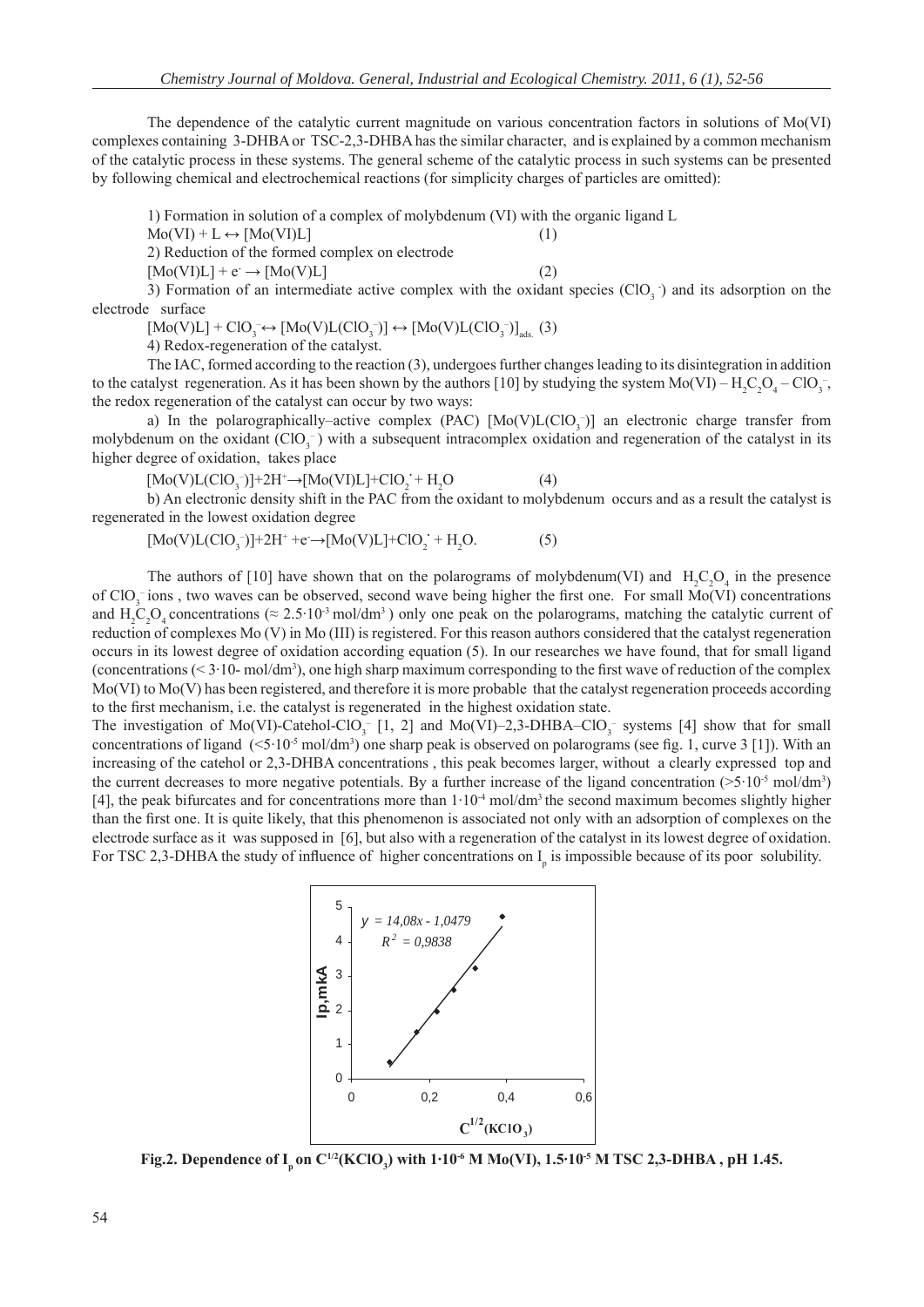The reaction (3) is the rate limiting and consequently defines the rate of electrode process. The rate constant of PAC

formation has been calculated according to Koutetski's equation  $i_k/i_d = 0.81 \sqrt{nKC_s t}$  in solutions with the TSC 2,3-DHBA concentration of 1.5·10<sup>-5</sup> mol/dm<sup>3</sup> in the area of  $I<sub>p</sub>$  linear dependence on C<sup>1/2</sup>(KClO<sub>3</sub>) (fig.2), i.e. in conditions of a pseudo-ion-molecular reaction (where  $i_k$  is the catalytic current equal to  $I_p - I_d$ ;  $I_d$  – diffusion current of reduction of the complex Mo (VI) into Mo (V), recalculated for the Mo (VI) concentration of  $1 \cdot 10^{-6}$  mol/dm<sup>3</sup>, n – the number of electrons equal to 1; Cs – concentration of oxidant KClO<sub>3</sub> and  $\tau$  is the dropping period of capillary, 3.6 s).



**Fig.3. Dependence of log K on 1/T for 1·10<sup>-6</sup> M Mo (VI), 1.5·10<sup>-5</sup> M TSC 2,3-DHBA, pH 1.5.** 

From the function log K = f( 1/T) (fig. 3) within the temperature range of  $20 - 35^{\circ}$ C the activation energy and entropy have been calculated according to [11]. The values of the PAC formation rate constant, as well as its activation energy and entropy are presented in Table 1.

 *Table 1* 

| Ligand - activator | $K:10^6$ ,<br>$mol-1 \cdot dm3 \cdot c-1$ | $E_a$ ,<br>kcal·mol <sup>-1</sup> | $\Delta S_a^{\pm}$ ,<br>e. u. | References |
|--------------------|-------------------------------------------|-----------------------------------|-------------------------------|------------|
| Catehol            | 8.2                                       | 16,6                              | $-26,0$                       |            |
| $2,3-DHBA$         | 2.5                                       | 14,0                              | $-28,3$                       |            |
| TSC 2,3-DHBA       | 2.56                                      | 15.9                              | $-23.5$                       |            |
| <b>HMand</b>       | 220                                       | 14,3                              | $-20,4$                       |            |

**Kinetic and thermodynamic characteristics of catalytic processes in solutions of Мо (VI) with catehol, 2,3-DHBA, TSC 2,3-DHBA or НMаnd complexes and chlorate-ions**

The found values of the rate constant for PAC formation [Mo(V) TSC 2,3-DHBA (ClO<sub>3</sub><sup>-</sup>)], its activation energy and entropy testify about a high catalytic activity of systems. According to the activation influence, TSC 2.3-DHBA is close to catehol and 2,3-DHBA. The large negative values of entropy recognize the spatial difficulties arising at the introduction of ClO<sub>3</sub> ions in the coordination sphere of Mo(V) complexes. As it can be seen from the values of activation entropy (Table 1), the involvement of  $ClO<sub>3</sub>$  ions in the coordination sphere of Mo(V) complexes with HMand and TSC 2,3-DHBA occurs easier; therefore the activation action of this ligand is higher. On the polarograms of Мо(VI) complexes with TSC 2,3-DHBA and HMand in the presence of  $KClO<sub>3</sub>$ , the peaks have the highest  $I<sub>p</sub>$  values. The minimum concentration of Mo(VI) ensuring the appearance of the peak on the polarogram is  $4 \cdot 10^{-8}$  mol/dm<sup>3</sup> in the case of HMand while for TSC 2,3-DHBA this value is  $2.5 \cdot 10^{-8}$  mol/dm<sup>3</sup>

The catalytic reaction in the system Mo(VI) - TSC 2,3-DHBA -  $ClO<sub>3</sub>^-$  is very selective and can serve for the metal – catalyst determination of the molybdenum. The optimal conditions for this determination are following: 1.5·10-5 mol/dm<sup>3</sup> TSC 2,3-DHBA, 0.2 M KClO<sub>3</sub>, 0.2 M Na<sub>2</sub>SO<sub>4</sub>, 0.05 M H<sub>2</sub>SO<sub>4</sub> (pH 1.4 – 1.6). The linearity of the function I<sub>p</sub> = f(C<sub>Mo</sub>) was observed in the concentration range  $(0.25 - 10) \cdot 10^{-7}$  mol/dm<sup>3</sup>. For the Mo(VI) determination the presence of Tl (I), Cu (II), Pb (II), Mn (II), Zn (II), Co (II), Ni (II), Bi (III), Cr (III), Sn (IV), Te (IV), Se (IV) in the ratio 1:10; As (III), Sb (III), Fe (III), W (VI) in the ratio 1:1 do not interfere. The presence of large amounts of As (III), Sb (III), Fe (III)